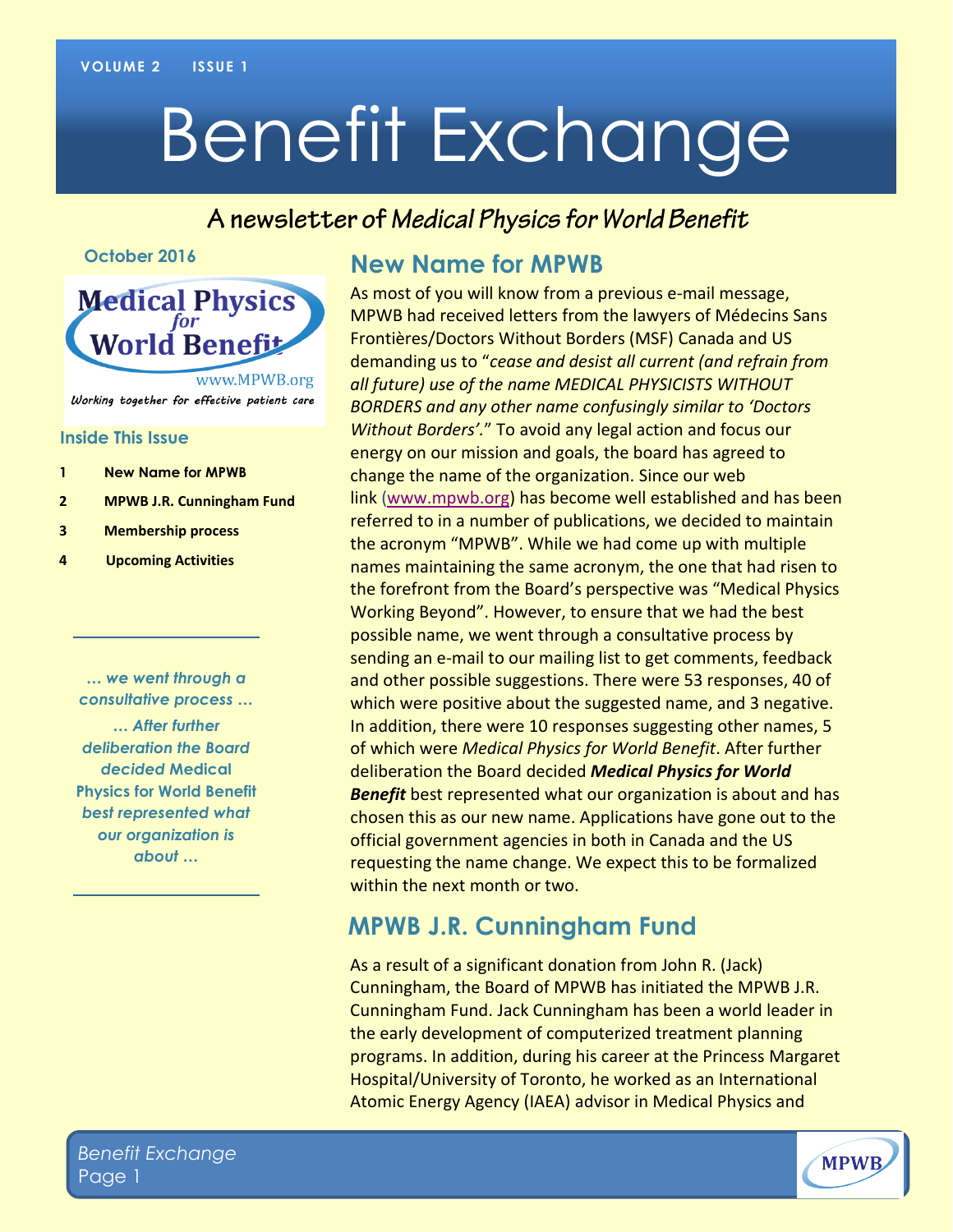

*The MPWB J.R. Cunningham fund will be used for projects in low-to-middle income environments largely for treatment planning.*

*The intent of formalizing our membership is to generate a data base of individuals …*

#### **MPWB J.R. Cunningham Fund continued**

Radiation Protection to the government of Ceylon (Sri Lanka) in 1964-65. Thus, he also has experience with working in low income environments. Furthermore, one of his earliest computer applications in the early 1960s was another project under the auspices of the IAEA which was the development of atlases of isodose charts that could be used for manual treatment planning. The MPWB J.R. Cunningham fund will be used for projects in low-to-middle income environments largely for treatment planning. As part of the membership fee payment process, members will be given an option to donate to this fund.

# **MPWB Membership Process**

As a result of government formalities and a change of name of our organization, it is taking some time to institute our formal membership process. The intent of formalizing our membership is to generate a data base of individuals who are eager to participate in the vision and mission of MPWB. It will also provide a mechanism for matching projects with individuals who are appropriately prepared for specific activities. The membership application will include a fairly comprehensive questionnaire addressing things like expertise, experience, language capabilities, previous international work, time availability, etc. A mild membership fee (\$50.) will ensure that the applicants are serious about becoming members. We hope that in our next *Benefit Exchange* we will be able to provide the details of our membership process. Stay tuned …

## **Summary of MPWB Activities**

The following summarizes some of the recent and near future activities of MPWB:

- 1. The Board continues to hold web-based meetings approximately every two weeks.
- 2. An information meeting was held at the COMP annual meeting in St. Johns Newfoundland and Labrador. There were about 55 people in attendance.
- 3. A similar information meeting was held at the AAPM annual meeting in Washington, D.C. In spite of the conflicting free lunch meetings and the non-ideal location of the meeting, 30 people were in attendance. There was good and positive

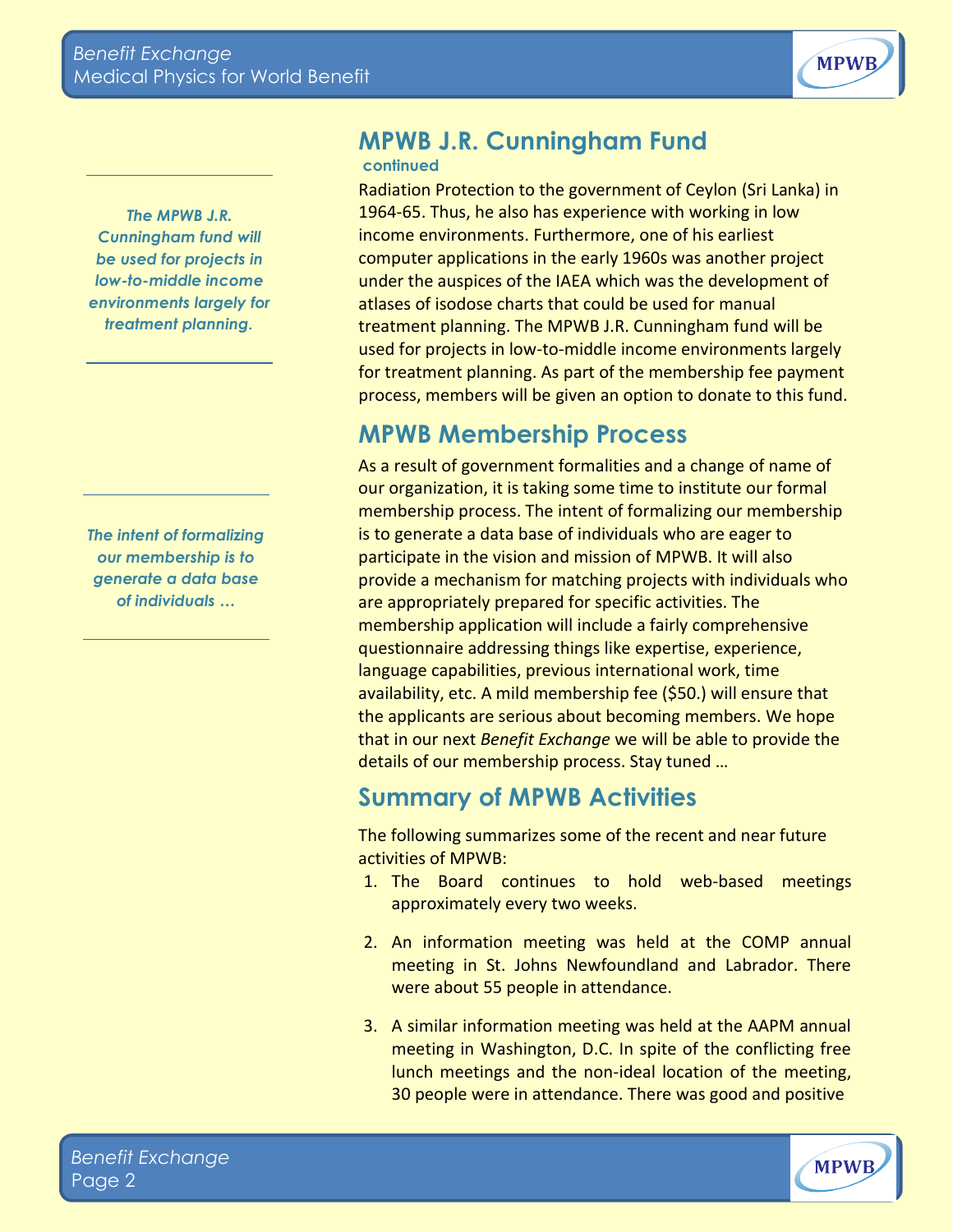

### **Summary of MPWB Activities**

**… continued**

discussion at both the COMP and AAPM meetings.

- 4. MPWB is incorporated in Canada. An application for registration as a charitable organization in Canada has been submitted to Canada Revenue Agency (CRA). Changes have been resubmitted as a result of feedback from the CRA as well as our change of name. We expect to hear about the outcome within the next couple months.
- 5. Application for incorporation and registration as a charitable organization is in progress for the US.
- 6. MPWB has developed a contract with AMCES (Association Management, Consulting and Evaluation Services) to provide the management services for MPWB. AMCES is the same organization that does the management services for the Canadian Organization of Medical Physicists (COMP).
- 7. We have been in close communication with the National University of Science and Technology in Bulawayo, Zimbabwe regarding supporting a Master's degree program in Medical Physics. As part of that process we connected with the International Atomic Energy Agency (IAEA) so that our activities would be complimentary. We also applied for a grant from Academics Without Borders Canada. While the grant was highly rated, another physician group was successful in receiving the award. The winning proposal was a submission by faculty members of the University of Ottawa and the Northern Ontario School of Medicine to provide research training and family medicine curriculum to medical residency training in Guyana.
- 8. The Board is in the process of developing a strategic plan around fund raising.
- 9. The Board is also developing an evaluation process to determine which project requests get priority in terms of MPWB's involvement.



Reprinted with permission from Elsevier (The Lancet Oncology, 2015, Vol 16, cover)

*The Lancet Oncology Commission on Expanding Global Access to Radiotherapy was published in September 2015. Projected requirements to provide equal access to radiation therapy in low-to-middle income countries for 2035 include: 6,000 new radiation therapy* 

- *departments*
- *13,000 linear accelerators*
- *6,000 CT-simulators*
- *30,000 Radiation Oncologists*
- *22,000 Medical Physicists*
- *78,000 Radiation Therapists*